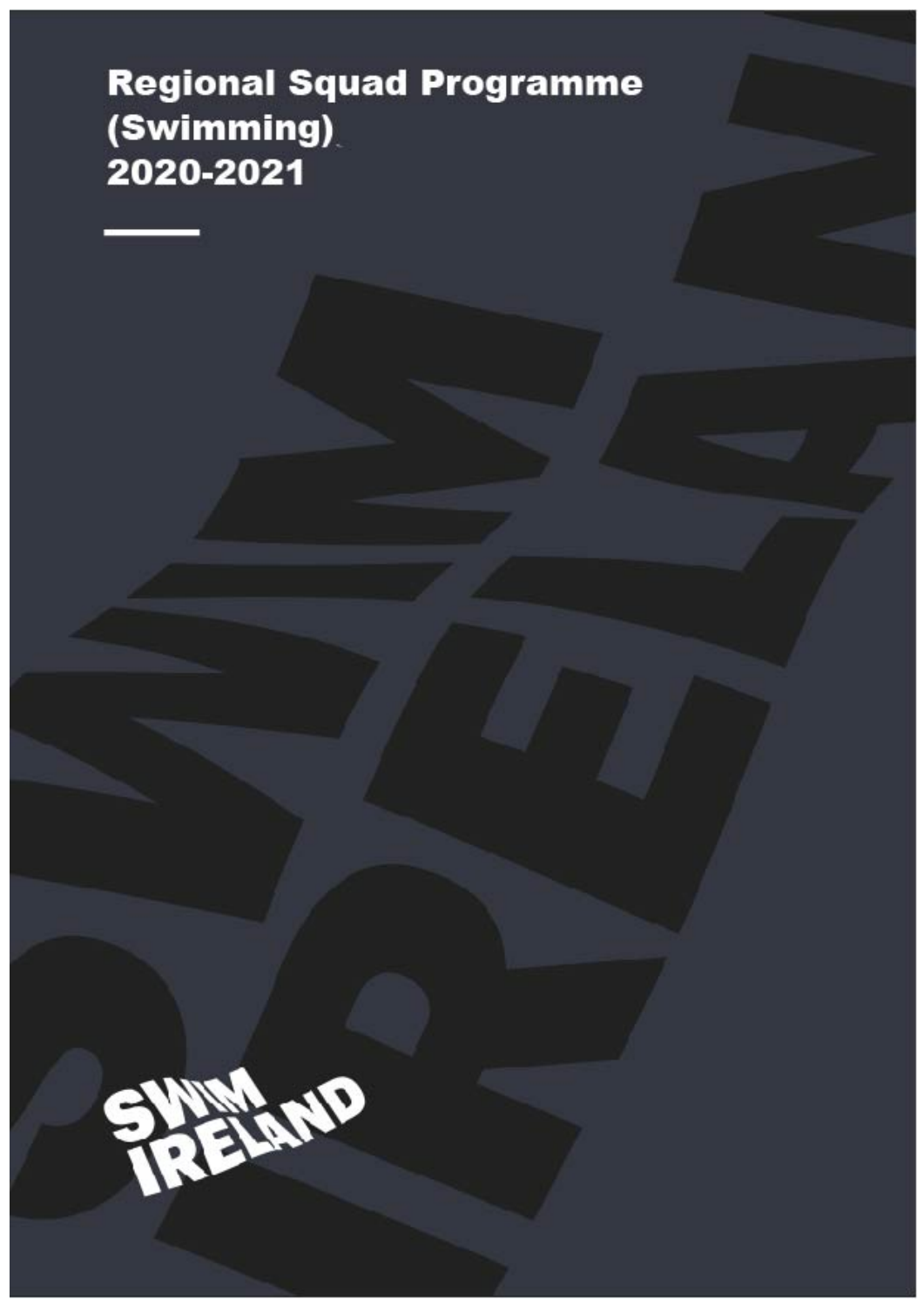

### **Background**

The Swim Ireland Performance Team have identified within the Performance V-MOST that an aligned Regional Squad programme is a key tactic in achieving the Performance objectives for the Olympic Games in Paris 2024 and through to Los Angeles 2028. The Regional Squad programme will sit directly below the National Squad Programme and will display alignment to the National programme in terms of principles and content and will not operate as standalone programme. For the Regional Squad programme, it is recognised that:

- § Subject to individual athlete age, all Regional Squad members must be fully committed to an age appropriate uncompromised and comprehensive training and coaching programme in preparation for peak performance in the relevant annual Swim Ireland International or National benchmark competition/s in 2021
- § Through staff observations during previous Regional Squad, National Squad and/or National Team selections, athletes will have displayed behaviours and standards that are fully aligned with the Athlete Charter

### **COVID-19**

The COVID-19 virus disrupted the majority of the 2019-2020 long course season, with both domestic and international competitions unable to take place in the period March 2020 – August 2020. As such, the traditional method of considering performances at the Irish Open Championships and an identified summer benchmark meet from which to select athletes for the 2020-2021 programme was not possible. As such, a best available Selection Criteria has been adopted for these unprecedented circumstances and will only be utilised for this one particular season.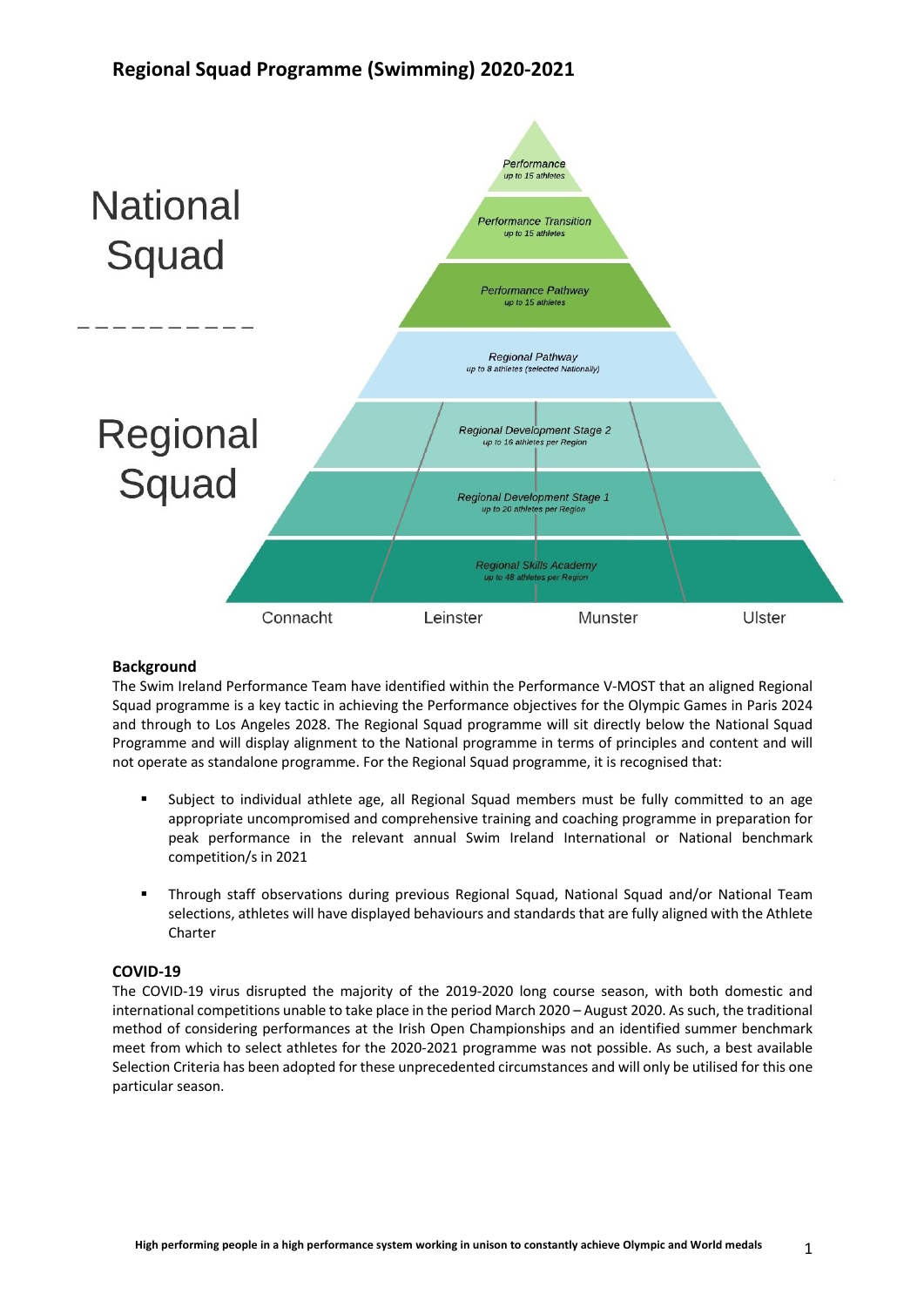### **Athlete Eligibility**

At the time of selection, athletes must meet the following criteria to be considered to be eligible for selection:

- i. Be an Irish citizen;
- ii. Be eligible to represent Ireland as per FINA General Rules  $1 \& 2$  (GR  $1 \& 2$ );
- iii. Be a registered Swim Ireland member for the 2020-2021 season;
- iv. Be in good standing with Swim Ireland;
- v. Be training full time in an Irish swimming programme;
- vi. Be available to fulfil all of the Regional Squad obligations;
- vii. Comply with the statements and expectations of the Swim Ireland 'On This Performance Team' booklet;
- viii. Not be the subject of a current anti-doping ban, a doping violation and/or a pending doping violation

#### **Programme 2020-2021**

Swim Ireland Performance will operate a three tiered Regional Squad Programme, encompassing a 'Skills Academy' cohort for Age Group athletes, a 'Development Squad' cohort for Youth athletes and a 'Pathway Squad' cohort for Senior athletes. An athlete can potentially be a member of the Skills Academy for two years before progressing to the Development Squad which provides support to athletes as they aim to achieve National Squad selection within a 1-4 year period. The Regional Pathway Squad targets an identified group of older athletes, providing motivation and encouragement to athletes who are close to qualification for the National Squad programme and on an upward performance trajectory. The Programme aims to support athletes as they strive to reach their full potential at senior national and/or international level. Athletes do not have to have been members of the one particular cohort in a previous season before achieving selection to another cohort.

In addition to the annual Regional Squad Programme, the Regional Pathway Development Coaches will work in partnership with home programme coachesto ensure identified athletes are supported in achieving a DPE which is considered fit-for-purpose. Access to the Regional Squad will be dependent on the home programme coach being willing to work with the Performance Team in a positive and constructive manner and will also be dependent on an athlete's willingness to fully buy-in to this 'value-add' programme to ensure that we have maximum possible impact.

Athletes selected for the National Squad programme will not be eligible for selection for their respective Regional Squad programme in that season. Athletes rejecting a position on the National Squad will, by implication, be also rejecting a position on their respective Regional Squad programme in that particular season.

#### **Expected Athlete Attributes**

- Selection of a satisfactory Daily Performance Environment (DPE)
- Exemplary training attendance and commitment in the home programme
- § Regional and/or National competition attendance
- Positive engagement with staff
- § Attitude, positivity and performance behaviours displayed on National/Regional Teams, previous National/Regional Squad periods and National Centre 'In-Touch' sessions
- Resilience and a first class work ethic
- An openness to learning
- Personal accountability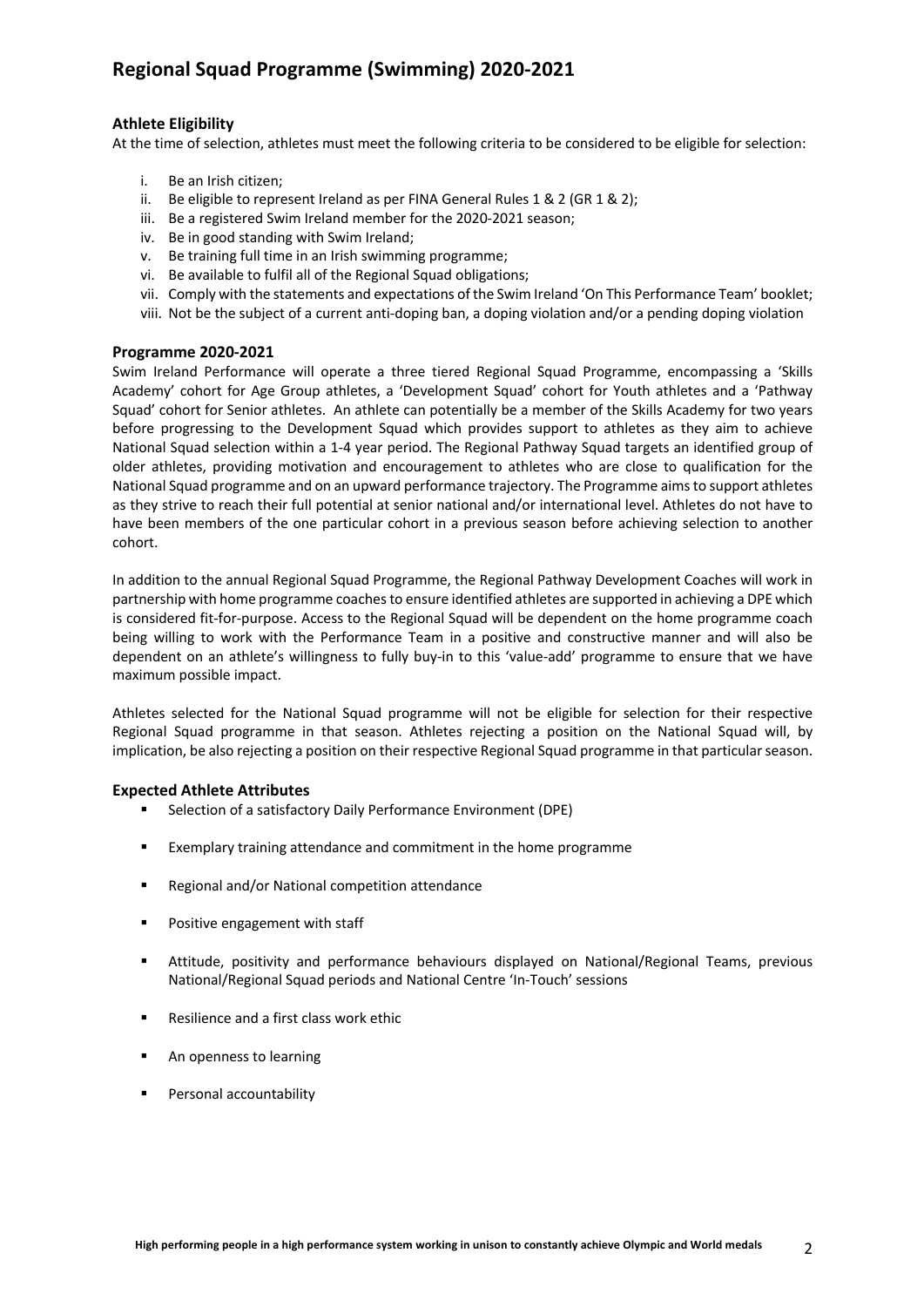### **Staff Structure**

In collaboration with the Regional Pathway Advisory Groups/Regional Technical Committees and the Regional Pathway Development Coaches, the Swim Ireland National Performance Pathway Manager will oversee the implementation of the Regional Squad Programme.

All coaches with athletes on the squads will be asked to submit an Availability Form at the start of the season. Coaches selected to lead or support the Programme will be entitled up to a maximum of 3 to CPD points per annum in the delivery of camps/attending meets (across both National and Regional Squads) in doing so and will have their expenses covered by the Region.

Additional Regional Squad coaches will be selected at the discretion of the National Performance Pathway Manager. Selections will be made on an intervention-by-intervention basis and will be reflective of the Squad sizes within a Region, the needs of the individual athletes selected, as well as considering the optimum balance of the Squad as a whole. As such, there may be some interventions where additional Regional Squad coaches are not required/selected. Regional Squad Coaches must:

- i. Be a registered Swim Ireland member for the 2020-2021 season
- ii. Be in good standing with Swim Ireland and their respective Region
- iii. Be a full time resident within Ireland
- iv. Be a practising coach within an Irish swimming programme
- v. Be holders of a Swim Ireland Coaching Licence or international equivalent
- vi. Be available to fulfil the obligations of an identified Regional Squad intervention
- vii. Comply with the statements and expectations of the Swim Ireland 'On This Performance Team' booklet

### **Home Programme Coach Interaction**

- § All Regional Squad home programme coaches have access to the National Centres to develop and refine their performance knowledge
- Identified home programme coaches, those who display an openness and a willingness for learning and self-improvement, will be invited to Swim Ireland Performance education opportunities
- § All home programme coaches will be offered an opportunity to express an interest in leading and/or supporting Regional Squad programme interventions

### **Regional Squad Camp Participation**

For all Regional Squad Camps/Training Days, the pool and gym session content will be planned and delivered by the Regional Squad coaches in situ for each camp in question with oversight provided by the National Performance Pathway Manager and/or the Regional Pathway Development Coach

### **Regional Squad Meet Participation**

- § For all Regional Squad Meets, home programme coaches should provide guidelines and reasoning to the National Performance Pathway Manager as to why a particular programme of events should be considered for meet entries for athletes. Preparation for the summer benchmark meet should always be considered in such a proposal. This will be considered by the National Performance Pathway Manager and they will make the final decision as to individual entries for athletes competing in meets as Regional Squad members
- For all Regional Squad Meets, home programme coaches should provide guidelines and a skeleton framework for athletes attending such meets i.e., number of training units, preferred format of pool/gym sessions as singles and doubles per day, volume to be covered per session/per period away from the home programme and a gym programme to be followed etc. However, the detail of the pool session planning will be planned and delivered by the National Performance Pathway Manager and/or the appointed coaching staff. Detailed pool session content from home programme coaches is not necessary and cannot be followed in most instances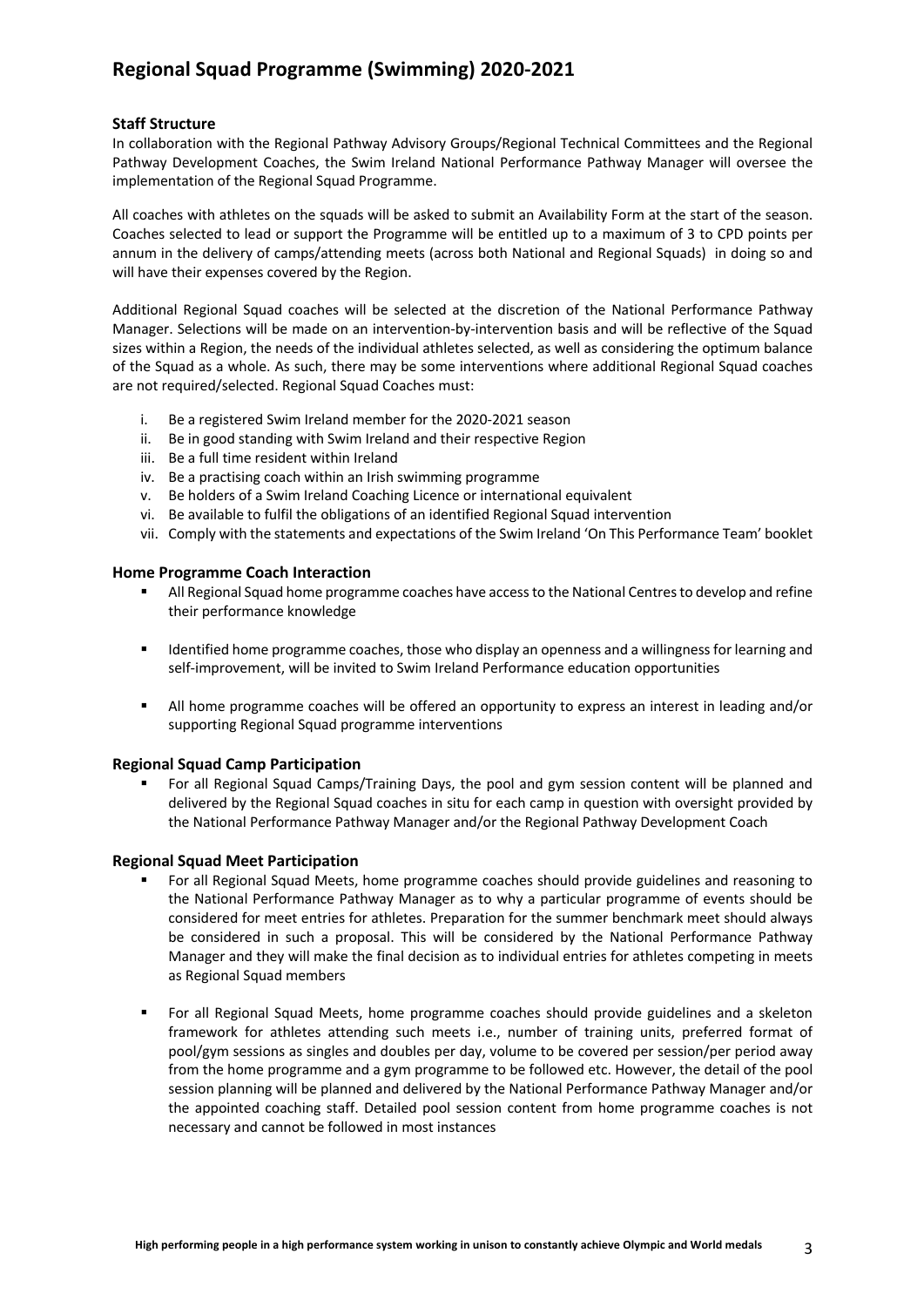### **Annual Membership Fee**

Athletes will be required to pay an annual membership fee that will contribute to the overall cost of the Annual Programme and this fee will be agreed annually. The fee in the 2020-2021 season is as follows:

- § **€125.00 (or the sterling equivalent) for Skills Academy** cohort
- § €**375.00 (or the sterling equivalent) for Regional Development Squad Stage 1** cohort
- § **€425.00 (or the sterling equivalent) for Regional Development Squad Stage 2** cohort
- § **€450.00 (or the sterling equivalent) for Pathway Squad** cohort

There may be other costs associated with athletes requiring additional services.

### **Enquires**

Any enquiries from coaches or athletes who require clarity on any of the information within this document should be directed to the National Performance Pathway Manager via andrewreid@swimireland.ie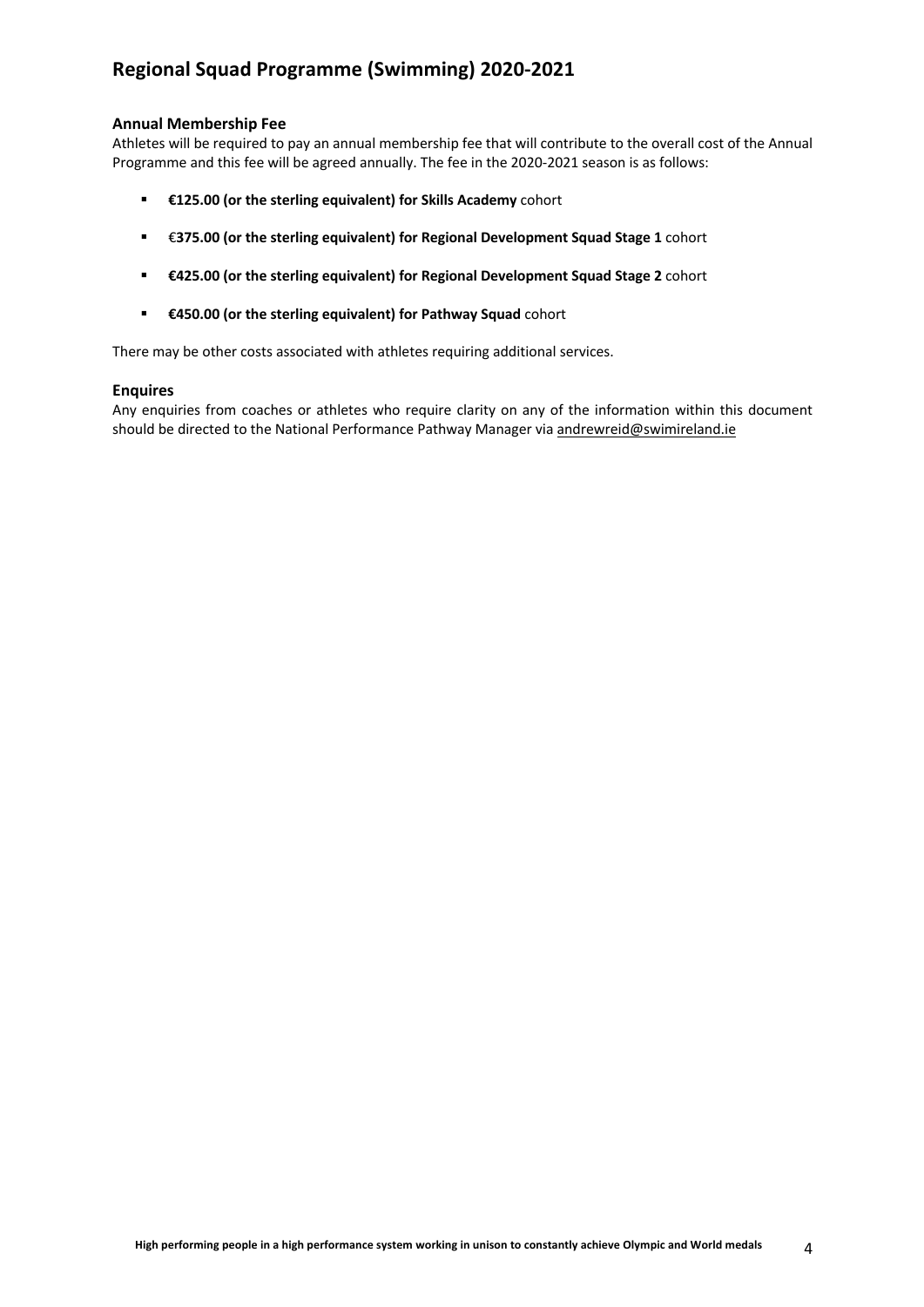| <b>Age Groups:</b>        | Male 11-12 years    | Female 11-12 years                                                  |
|---------------------------|---------------------|---------------------------------------------------------------------|
| <b>Athlete Quota:</b>     | Up to 48 per Region |                                                                     |
| <b>Athlete Selection:</b> | Coach/s             | National Performance Pathway Manager & Regional Pathway Development |

### **Selection Criteria:**

**Regional Skills Academy**

Results from all Level 3 Licensed Meets held between 1<sup>st</sup> January 2020 and 15<sup>th</sup> November 2020 will be converted to short course and points will be awarded to the top 12 athletes in each of the following events based on an athlete's position in the rankings (1 for first, 2 for second etc.):

- a. 50m, 100m, 200m, 400m Freestyle
- b. 100m, 200m Backstroke, Breaststroke, Butterfly
- c. 200m IM

12 male and 12 female athletes per age group with the lowest accumulated points score from five of the named events (to include the 200m IM) will be selected to the Skills Academy for the 2020-2021 season.

The 800m Freestyle, 1500m Freestyle and 400m IM are added to the list of eligible events for selection on to the Regional Development Squad at 13 years of age

### **Programme Format:**

The COVID-19 situation in Ireland and around the world at large makes it unclear as to when we may be able to return to training in Ireland and which international competitions and offshore training venues may continue to be affected later in 2020 and into 2021. As such, it is important to plan for two scenarios:

- 1. If we can return to training early in September 2020 (or before), we are most likely to run the 2021 Irish Open Championships (the Trials) in April 2021 – Scenario 1
- 2. If we can only return to training later than September 2020, we are more likely to run the 2021 Irish Open Championships (the Trials) in June 2021 – Scenario 2

- § 100% athlete attendance to the mandatory activities detailed within the Core Programme
- Participation in their respective 2020 Regional SC Championships (unless the athlete does not meet the Qualification Standards)
- Participation in the 2020 Irish National SC Championships (unless the athlete does not meet the Qualification Standards or the age requirements for the meet)
- **•** Participation in their respective 2021 Regional Long Course Championships (unless the athlete does not meet the Qualification Standards)
- **■** Participation in the 2021 Irish Summer National Championships (unless the athlete does not meet the Qualification Standards or the age requirements for the meet)
- Participation in the 2021 Irish National Division 2 Competition (unless qualification for the 2021 Irish Summer National Championships prevents this from occurring)
- § For athletes who have an illness or an injury which, (in the NPPM's opinion) justifies non-attendance at a particular Regional Squad activity, they may seek to be excused (at the NPPM's discretion) subject to the receipt of a satisfactory doctor's note/certificate (for illness) or chartered physiotherapist's note/certificate (for injury) prior to the request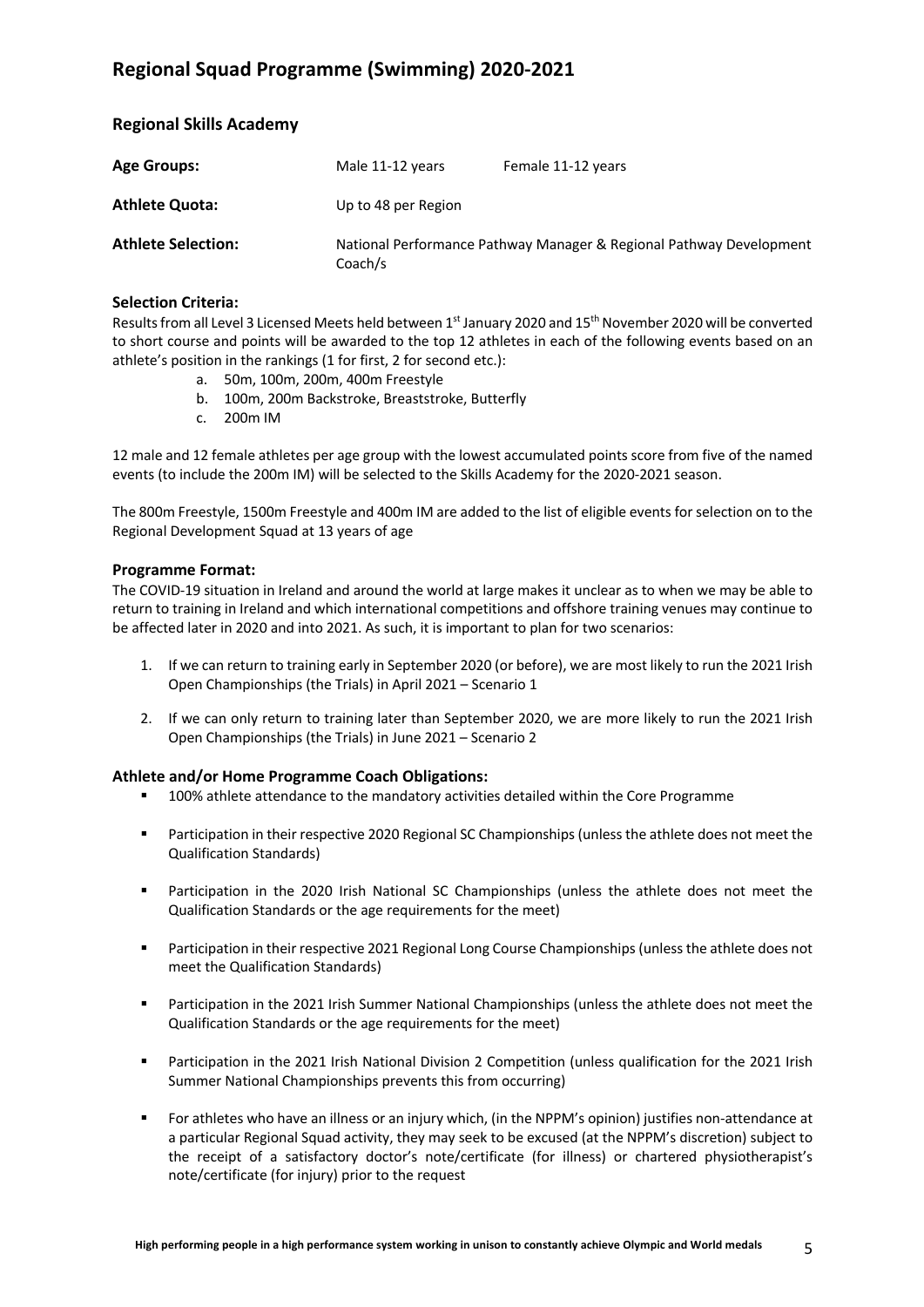### **Regional Skills Academy Annual Programme:**

- 1. 1 x 1-day Coaching Day to include two pool sessions, one strength & conditioning session and Performance Swimming Workshops
- 2. 3 x 0.5-day Coaching Days to include one pool session, one strength & conditioning session and Performance Swimming Workshops

### **Key Dates:**

- Orientation & Coaching Day 1
	- $\circ$  Option 1 28th or 29<sup>th</sup> November 2020
	- $\circ$  Option 2 5<sup>th</sup> or 6<sup>th</sup> December 2020
	- o 12th December 2020
- Coaching Day  $2 16^{th}$  or  $17^{th}$  January 2021
- Coaching Day  $3 17$ th or  $18<sup>th</sup>$  April 2021
- Coaching Day  $4 19^{th}$  or  $20^{th}$  June 2021

*(All dates are subject to ratification and change as necessary)*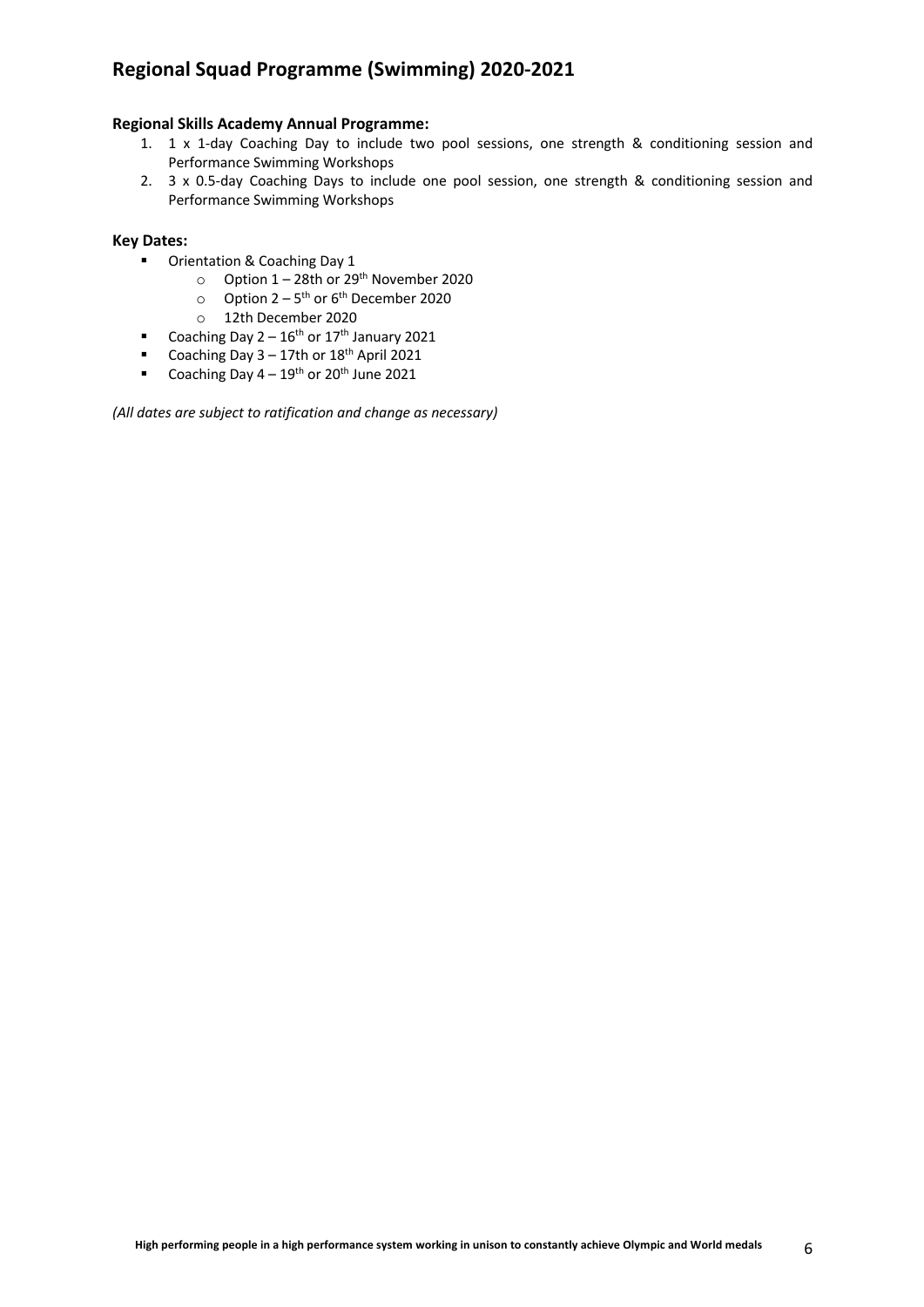| <b>Regional Development Squad Stage 1</b> |  |  |  |  |  |
|-------------------------------------------|--|--|--|--|--|
|-------------------------------------------|--|--|--|--|--|

| <b>Age Groups:</b>            | Male 13-14 years    | Female 13-14 years                                                  |
|-------------------------------|---------------------|---------------------------------------------------------------------|
| <b>Maximum Athlete Quota:</b> | Up to 20 per Region |                                                                     |
| <b>Athlete Selection:</b>     | Coach/s             | National Performance Pathway Manager & Regional Pathway Development |

### **Selection Criteria:**

- 1. Athletes must have achieved two or more of the published Individual Event Consideration Standards (see pages 13 & 14) at the Regional SC Championships or Irish SC National Championships in 2020. No other meets will be considered for selection
- 2. In the case where more than 20 athletes within a Region achieve the criteria outlined in Selection Criteria 1, and where Regions do not have the resources to accept additional athletes onto the programme, athletes will be ranked as a percentage inside of the Consideration Standard in the event which gives them the highest percentage inside the Standard to meet the maximum quota of 20 athletes. This will be a ranking across both genders, all ages and all Olympic events

### **Programme Format:**

The COVID-19 situation in Ireland and around the world at large makes it unclear as to when we may be able to return to training in Ireland and which international competitions and offshore training venues may continue to be affected later in 2020 and into 2021. As such, it is important to plan for two scenarios:

- 1. If we can return to training early in September 2020 (or before), we are most likely to run the 2021 Irish Open Championships (the Trials) in April 2021 – Scenario 1
- 2. If we can only return to training later than September 2020, we are more likely to run the 2021 Irish Open Championships (the Trials) in June 2021 – Scenario 2

- § 100% athlete attendance to the mandatory activities detailed within the Core Programme
- **•** Participation in their respective 2020 Regional SC Championships (unless the athlete does not meet the Qualification Standards)
- **■** Participation in the 2020 Irish National SC Championships (unless the athlete does not meet the Qualification Standards or the age requirements for the meet)
- Participation in their respective 2021 Regional Long Course Championships (unless the athlete does not meet the Qualification Standards)
- **■** Participation in the 2021 Irish Summer National Championships (unless the athlete does not meet the Qualification Standards or the age requirements for the meet)
- Participation in the 2021 Irish National Division 2 Competition (unless qualification for the 2021 Irish Summer National Championships prevents this from occurring)
- § For athletes who have an illness or an injury which, (in the NPPM's opinion) justifies non-attendance at a particular Regional Squad activity, they may seek to be excused (at the NPPM's discretion) subject to the receipt of a satisfactory doctor's note/certificate (for illness) or chartered physiotherapist's note/certificate (for injury) prior to the request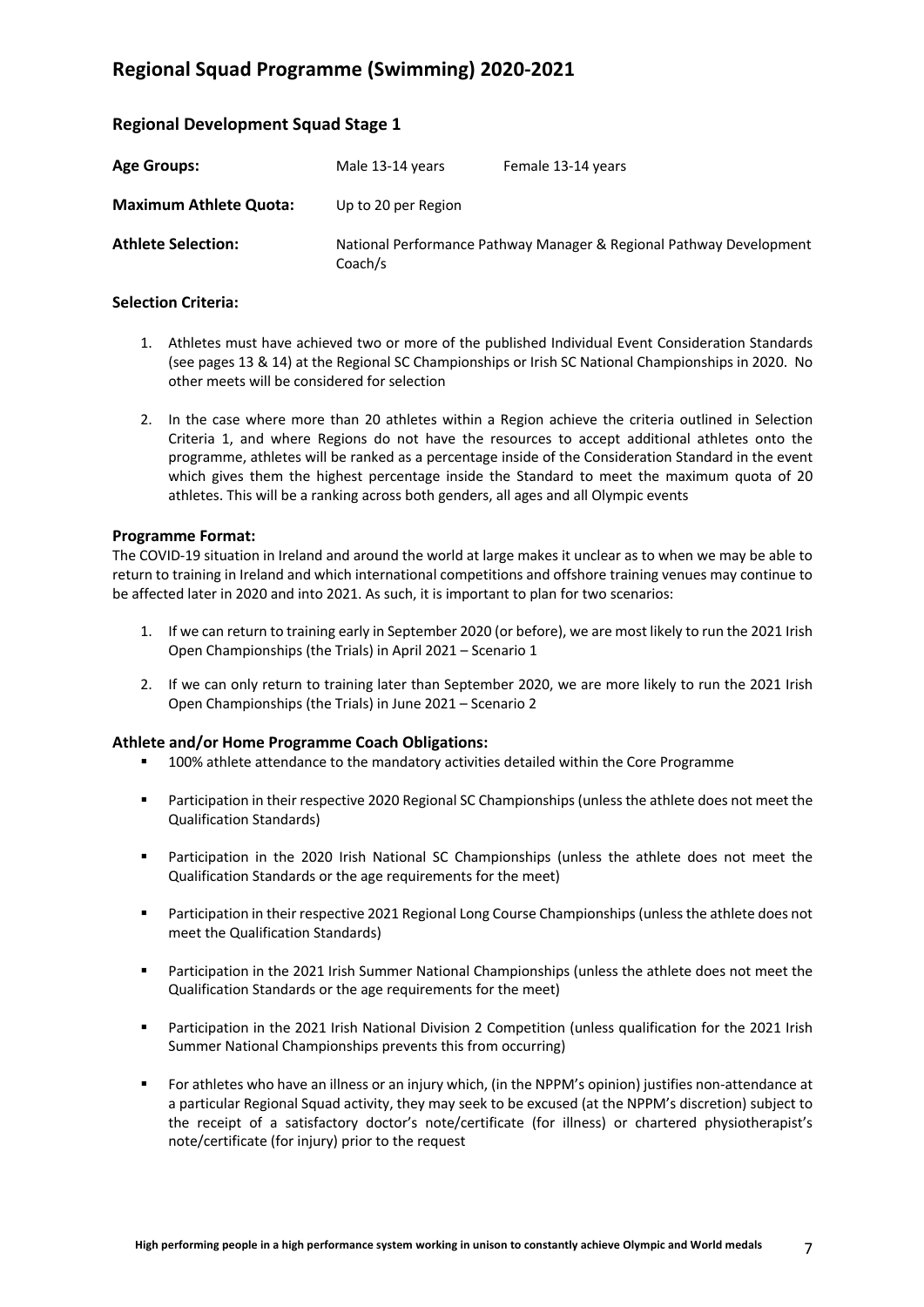### **Regional Development Squad Stage 1 Annual Programme:**

- 1. 2 x 1-day Coaching Days to include two pool sessions, one strength & conditioning session and Performance Swimming workshops
- 2. 1 x 0.5-day Coaching Days to include one pool session, one strength & conditioning session
- 3. Virtual Performance Swimming Workshops
- 4. International Competition Experience

### **Key Dates:**

- **•** Orientation Day 9<sup>th</sup> or 10<sup>th</sup> January 2021<br>• Coaching Day 1 30<sup>th</sup> or 31<sup>st</sup> January 2021
- Coaching Day  $1 30$ <sup>th</sup> or  $31$ <sup>st</sup> January 2021
- Offshore Meet  $13<sup>th</sup>$  to  $14<sup>th</sup>$  February 2021
- Coaching Day  $2-6$ <sup>th</sup> or 7<sup>th</sup> March 2021
- Coaching Day 3
	- $\circ$  Option  $1 29$ <sup>th</sup> or 30<sup>th</sup> May 2021
	- $\circ$  Option 2 12<sup>th</sup> or 13<sup>th</sup> June 2021

### *(All dates are subject to ratification and change as necessary)*

Retention in the Regional Squad Programme will be based on the following criteria:

- § Training attendance and commitment in the home programme
- § Suitability of the Daily Performance Environment (DPE) and/or willingness to participate in a 'top-up' programme to achieve 'Trainability'
- Athlete monitoring
	- o Submission of annual plans and weekly reviews
	- o Engagement in athlete/coach meetings for reviewing and planning purposes
	- o Submission of coach led testing results and supporting information based on process focused goals
- § Regional and National competition attendance as outlined in the Squad expectations above
- § Positive engagement with staff and a display of positive performance behaviours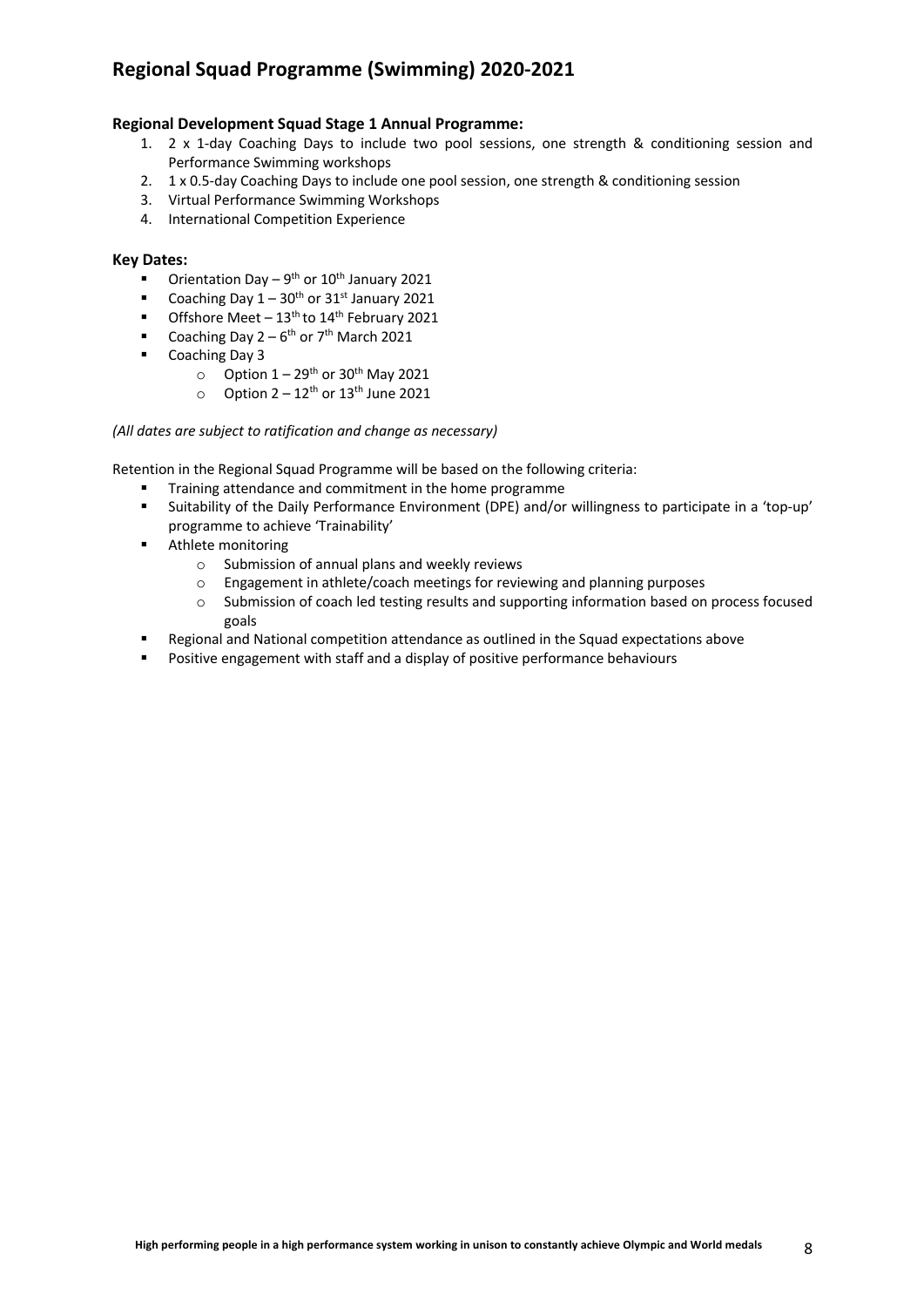### **Regional Development Squad Stage 2**

| <b>Age Groups:</b>            | Male 15-16 years    | Female 15-16 years                                                  |
|-------------------------------|---------------------|---------------------------------------------------------------------|
| <b>Maximum Athlete Quota:</b> | Up to 16 per Region |                                                                     |
| <b>Athlete Selection:</b>     | Coach/s             | National Performance Pathway Manager & Regional Pathway Development |

### **Selection Criteria:**

- 1. Athletes must have achieved one or more of the published Individual Event Consideration Standards (see pages 13 & 14) at the Regional SC Championships or Irish SC National Championships in 2020. No other meets will be considered for selection
- 2. In the case where more than 16 athletes within a Region achieve the criteria outlined in Selection Criteria 1, and where the Regions do not have the resources to accept additional athletes onto the programme, athletes will be ranked as a percentage inside of the Consideration Standard in the event which gives them the highest percentage inside the Standard to meet the maximum quota of 16 athletes. This will be a ranking across both genders, all ages and all Olympic events

### **Programme Format:**

The COVID-19 situation in Ireland and around the world at large makes it unclear as to when we may be able to return to training in Ireland and which international competitions and offshore training venues may continue to be affected later in 2020 and into 2021. As such, it is important to plan for two scenarios:

- 1. If we can return to training early in September 2020 (or before), we are most likely to run the 2021 Irish Open Championships (the Trials) in April 2021 – Scenario 1
- 2. If we can only return to training later than September 2020, we are more likely to run the 2021 Irish Open Championships (the Trials) in June 2021 – Scenario 2

- § 100% athlete attendance to the mandatory activities detailed within the Core Programme
- Participation in their respective 2020 Regional SC Championships (unless the athlete does not meet the Qualification Standards)
- Participation in the 2020 Irish National SC Championships (unless the athlete does not meet the Qualification Standards or the age requirements for the meet)
- Participation in their respective 2021 Regional Long Course Championships (unless the athlete does not meet the Qualification Standards)
- Participation in the 2021 Irish Summer National Championships (unless the athlete does not meet the Qualification Standards or the age requirements for the meet)
- Participation in the 2021 Irish National Division 2 Competition (unless qualification for the 2021 Irish Summer National Championships prevents this from occurring)
- § For athletes who have an illness or an injury which, (in the NPPM's opinion) justifies non-attendance at a particular Regional Squad activity, they may seek to be excused (at the NPPM's discretion) subject to the receipt of a satisfactory doctor's note/certificate (for illness) or chartered physiotherapist's note/certificate (for injury) prior to the request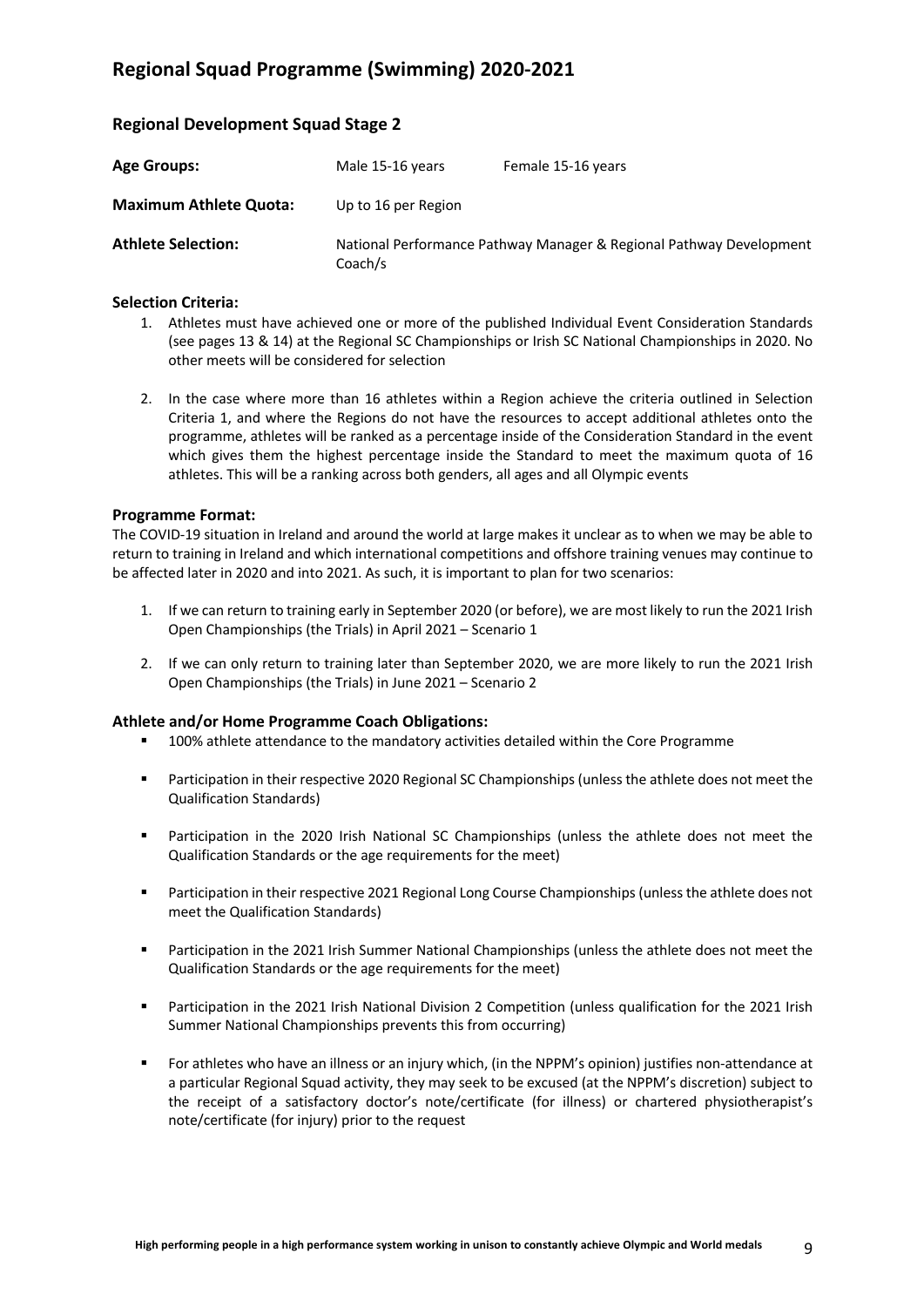### **Regional Development Squad Stage 2 Annual Programme:**

- 1. 1 x 2-Day Camp to include four pool sessions, one strength & conditioning session and Performance Swimming Education Workshops
- 2. 1 x 0.5-Day Coaching Days to include one pool session, one strength & conditioning session
- 3. Virtual Performance Swimming Workshops
- 4. International Competition Experience

### **Key Dates:**

- **•** Orientation Day  $9^{th}$  or  $10^{th}$  January 2021
- Offshore Meet  $13<sup>th</sup>$  to  $14<sup>th</sup>$  February 2021
- 2-Day Camp to take place week beginning 15<sup>th</sup> February 2021
- Coaching Day 1
	- $\circ$  Option  $1 29$ <sup>th</sup> or 30<sup>th</sup> May 2021
	- $\circ$  Option 2 12<sup>th</sup> or 13<sup>th</sup> June 2021

### *(All dates are subject to ratification and change as necessary)*

Retention in the Regional Squad Programme will be based on the following criteria:

- § Training attendance and commitment in the home programme
- § Suitability of the Daily Performance Environment (DPE) and/or willingness to participate in a 'top-up' programme to achieve 'Trainability'
- Athlete monitoring
	- o Submission of annual plans and weekly reviews
	- o Engagement in athlete/coach meetings for reviewing and planning purposes
	- o Submission of coach led testing results and supporting information based on process focused goals
- § Regional and National competition attendance as outlined in the Squad expectations above
- Positive engagement with staff and a display of positive performance behaviours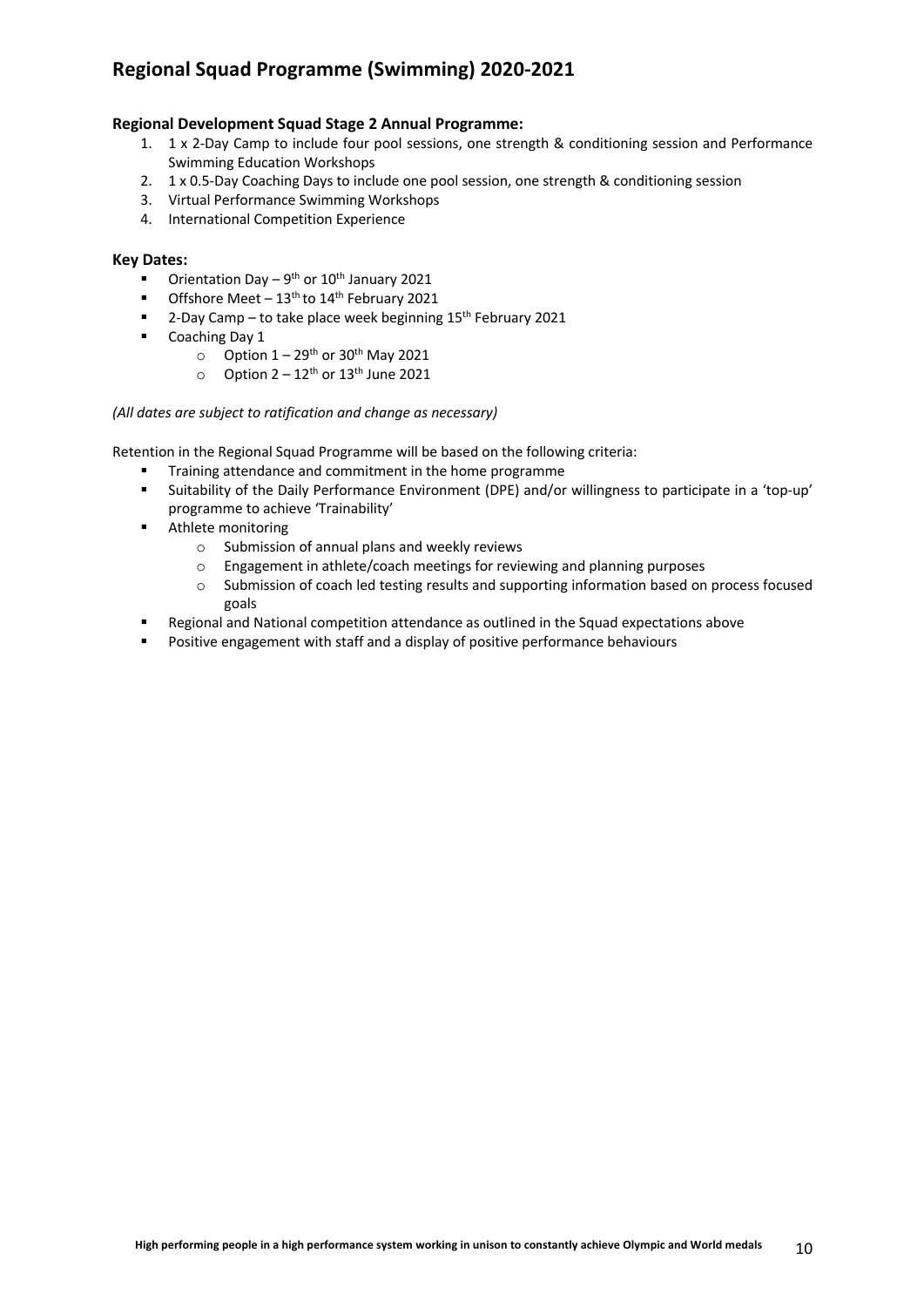### **Regional Pathway Squad**

| <b>Age Groups:</b>            | Male 17-22 years                     | Female 17-21 years                                                  |
|-------------------------------|--------------------------------------|---------------------------------------------------------------------|
| <b>Maximum Athlete Quota:</b> | Up to 8 from across all four Regions |                                                                     |
| <b>Athlete Selection:</b>     | Coach/s                              | National Performance Pathway Manager & Regional Pathway Development |

### **Selection Criteria:**

- 1. Athletes must have achieved one or more of the published Individual Event Consideration Standards at the Irish SC National Championships in 2020 (see pages 13 & 14). No other meets will be considered for selection
- 2. Athletes selected for this squad must demonstrate that they are fully committed to performance swimming and are on an upward performance trajectory. Athletes will attend an online interview with the National Performance Pathway Manager and their respective Regional Pathway Development Coach prior to confirmation of selection
- 3. In the case where more than 8 athletes achieve the criteria outlined in Selection Criteria 1, and where the Regions do not have the resources to accept additional athletes onto the programme, athletes will be ranked as a percentage inside of the Consideration Standard in the event which gives them the highest percentage inside the Standard to meet the maximum quota of 8 athletes. This will be a ranking across both genders, all ages and all Olympic events

### **Programme Format:**

The COVID-19 situation in Ireland and around the world at large makes it unclear as to when we may be able to return to training in Ireland and which international competitions and offshore training venues may continue to be affected later in 2020 and into 2021. As such, it is important to plan for two scenarios:

- 1. If we can return to training early in September 2020 (or before), we are most likely to run the 2021 Irish Open Championships (the Trials) in April 2021 – Scenario 1
- 2. If we can only return to training later than September 2020, we are more likely to run the 2021 Irish Open Championships (the Trials) in June 2021 – Scenario 2

- § 100% athlete attendance to the mandatory activities detailed within the Core Programme
- Participation in their respective 2020 Regional SC Championships (unless the athlete does not meet the Qualification Standards)
- Participation in the 2020 Irish National SC Championships (unless the athlete does not meet the Qualification Standards or the age requirements for the meet)
- Participation in their respective 2021 Regional Long Course Championships (unless the athlete does not meet the Qualification Standards)
- Participation in the 2021 Irish Summer National Championships (unless the athlete does not meet the Qualification Standards or the age requirements for the meet)
- Participation in the 2021 Irish National Division 2 Competition (unless qualification for the 2021 Irish Summer National Championships prevents this from occurring)
- § For athletes who have an illness or an injury which, (in the NPPM's opinion) justifies non-attendance at a particular Regional Squad activity, they may seek to be excused (at the NPPM's discretion) subject to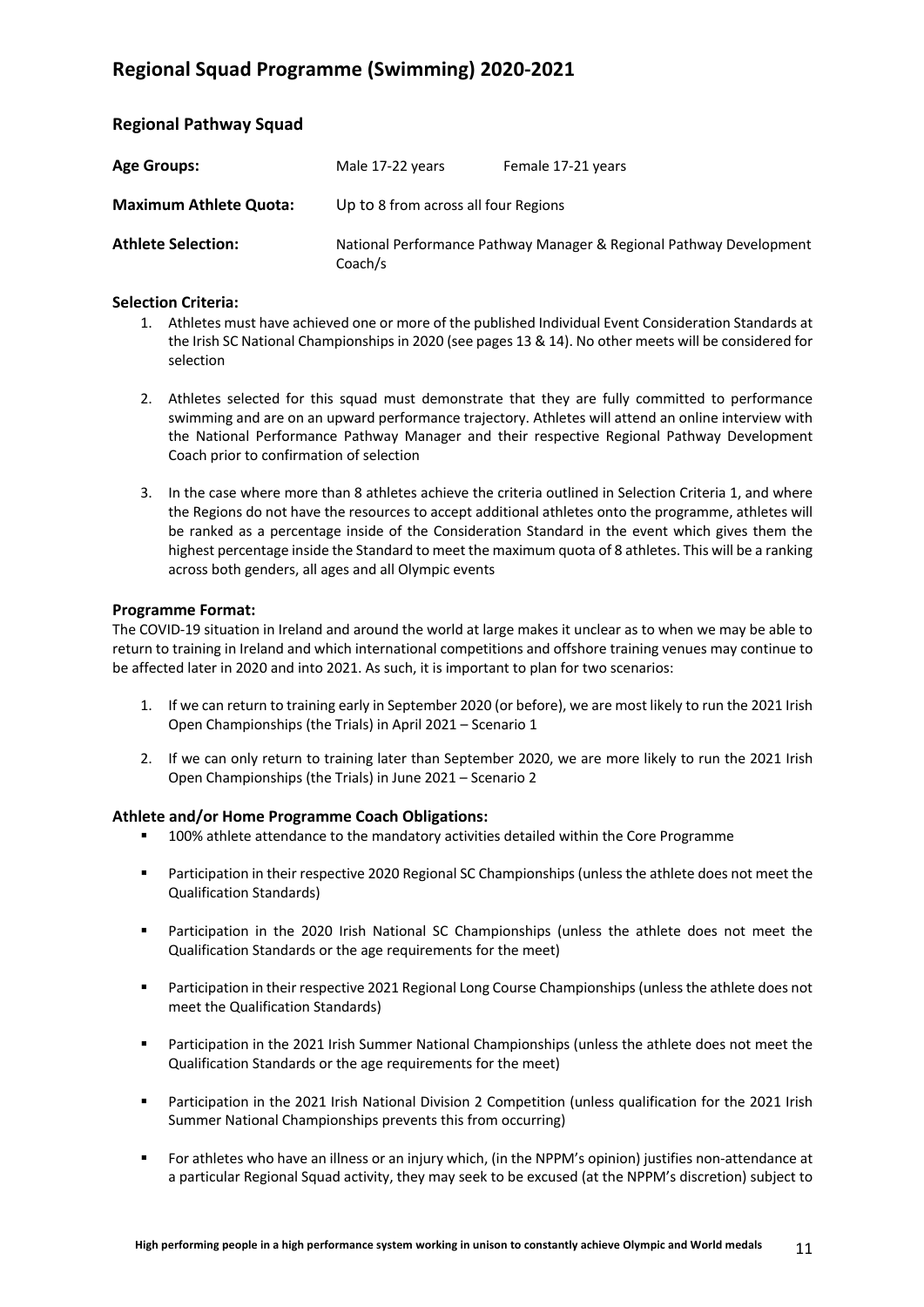the receipt of a satisfactory doctor's note/certificate (for illness) or chartered physiotherapist's note/certificate (for injury) prior to the request

### **Regional Pathway Squad Annual Programme:**

- 1. 1 x 4-Day Camp to include 5 pool sessions, two strength & conditioning session and Performance Swimming Workshops
- 2. Virtual 1:1 SSSM Support
- 3. International Competition Experience

### **Key Dates:**

- **•** Onshore Camp, 28<sup>th</sup> to 31<sup>st</sup> December 2020<br> **•** Offshore LC Meet, 12<sup>th</sup> to 14<sup>th</sup> March 2021
- Offshore LC Meet, 12<sup>th</sup> to 14<sup>th</sup> March 2021

### *(All dates are subject to ratification and change as necessary)*

Retention in the Regional Squad Programme will be based on the following criteria:

- § Training attendance and commitment in the home programme
- § Suitability of the Daily Performance Environment (DPE) and/or willingness to participate in a 'top-up' programme to achieve 'Trainability'
- Athlete monitoring
	- o Submission of annual plans and weekly reviews
	- o Engagement in athlete/coach meetings for reviewing and planning purposes
	- o Submission of coach led testing results and supporting information based on process focused goals
- § Regional and National competition attendance as outlined in the Squad expectations above
- Positive engagement with staff and a display of positive performance behaviours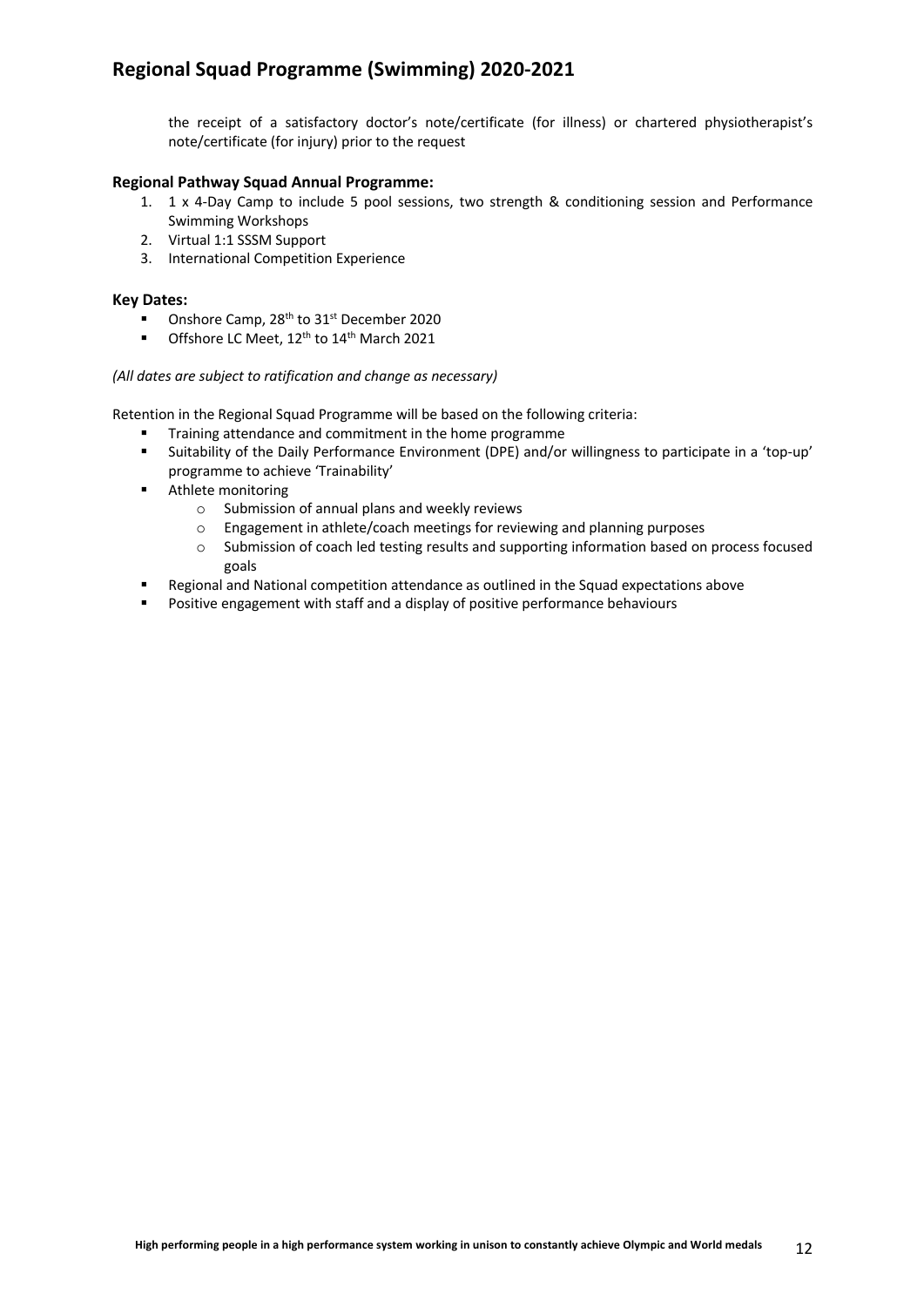



| REGIONAL DEVELOPMENT SQUAD - MALE CONSIDERATION TIMES (SHORT COURSE) 2020-2021 |           |          |          |          |          |          |          |
|--------------------------------------------------------------------------------|-----------|----------|----------|----------|----------|----------|----------|
| Event                                                                          | 1998-2001 | 2002     | 2003     | 2004     | 2005     | 2006     | 2007     |
| 50m Freestyle                                                                  | 00:22.31  | 00:22.86 | 00:23.41 | 00:24.29 | 00:25.17 | 00:26.27 | 00:27.37 |
| 100m Freestyle                                                                 | 00:49.40  | 00:50.61 | 00:51.83 | 00:53.77 | 00:56.20 | 00:58.14 | 01:00.57 |
| 200m Freestyle                                                                 | 01:49.15  | 01:51.82 | 01:54.50 | 01:58.78 | 02:04.13 | 02:08.41 | 02:13.76 |
| 400m Freestyle                                                                 | 03:51.72  | 03:57.39 | 04:03.06 | 04:12.13 | 04:23.47 | 04:32.54 | 04:43.88 |
| 800m Freestyle                                                                 | 08:05.23  | 08:17.08 | 08:28.94 | 08:47.91 | 09:11.63 | 09:30.60 | 09:54.32 |
| 1500m Freestyle                                                                | 15:22.04  | 15:44.56 | 16:07.09 | 16:43.13 | 17:28.18 | 18:04.22 | 18:49.27 |
| <b>100m Backstroke</b>                                                         | 00:55.34  | 00:56.69 | 00:58.04 | 01:00.19 | 01:02.88 | 01:05.04 | 01:07.73 |
| 200m Backstroke                                                                | 02:00.97  | 02:03.91 | 02:06.85 | 02:11.55 | 02:17.42 | 02:22.13 | 02:28.00 |
| 100m Breaststroke                                                              | 01:00.93  | 01:02.42 | 01:03.92 | 01:06.32 | 01:09.32 | 01:11.71 | 01:14.71 |
| 200m Breaststroke                                                              | 02:12.87  | 02:16.13 | 02:19.39 | 02:24.60 | 02:31.12 | 02:36.33 | 02:42.85 |
| 100m Butterfly                                                                 | 00:53.16  | 00:54.46 | 00:55.76 | 00:57.83 | 01:00.43 | 01:02.51 | 01:05.11 |
| 200m Butterfly                                                                 | 01:59.50  | 02:02.42 | 02:05.33 | 02:09.99 | 02:15.81 | 02:20.47 | 02:26.29 |
| 200m I.M.                                                                      | 02:02.45  | 02:05.45 | 02:08.44 | 02:13.22 | 02:19.21 | 02:23.99 | 02:29.98 |
| 400m I.M.                                                                      | 04:22.23  | 04:28.63 | 04:35.02 | 04:45.26 | 04:58.05 | 05:08.28 | 05:21.08 |